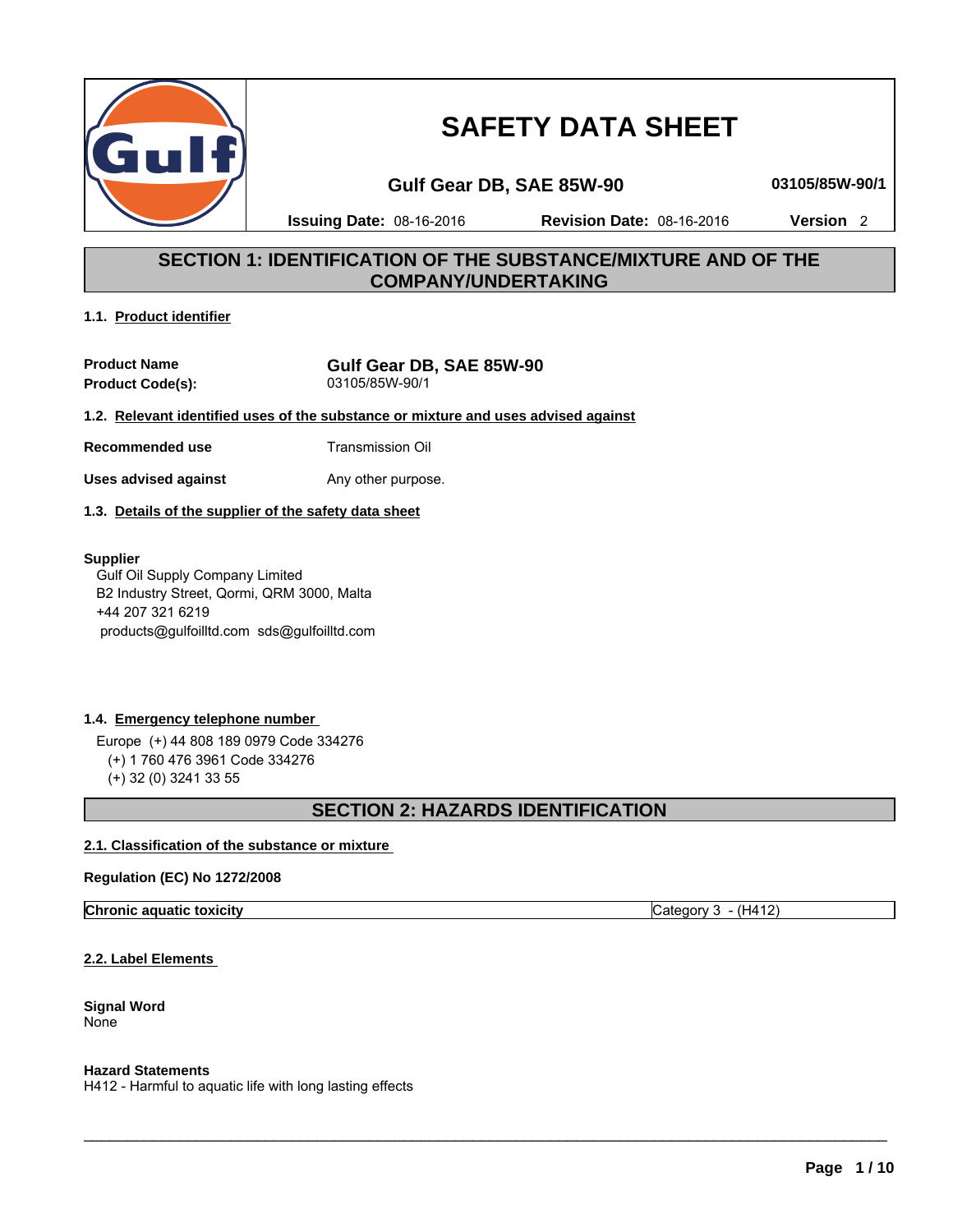# **Precautionary Statements - EU (§28, 1272/2008)**

P273 - Avoid release to the environment

P501 - Dispose of contents/ container to an approved waste disposal plant

# **2.3. Other hazards**

No information available

# **SECTION 3: COMPOSITION/INFORMATION ON INGREDIENTS**

 $\_$  ,  $\_$  ,  $\_$  ,  $\_$  ,  $\_$  ,  $\_$  ,  $\_$  ,  $\_$  ,  $\_$  ,  $\_$  ,  $\_$  ,  $\_$  ,  $\_$  ,  $\_$  ,  $\_$  ,  $\_$  ,  $\_$  ,  $\_$  ,  $\_$  ,  $\_$  ,  $\_$  ,  $\_$  ,  $\_$  ,  $\_$  ,  $\_$  ,  $\_$  ,  $\_$  ,  $\_$  ,  $\_$  ,  $\_$  ,  $\_$  ,  $\_$  ,  $\_$  ,  $\_$  ,  $\_$  ,  $\_$  ,  $\_$  ,

# **3.1. Substances** / **3.2. Mixtures**

This product is a mixture. Health hazard information is based on its ingredients

| <b>Chemical Name</b>                                    | <b>EC-No</b> | <b>CAS-No</b>        | Weight %      | <b>Classification</b><br>(Reg. 1272/2008)                                              | <b>REACH</b><br><b>Registration</b><br><b>Number</b> |
|---------------------------------------------------------|--------------|----------------------|---------------|----------------------------------------------------------------------------------------|------------------------------------------------------|
| Highly refined base oil<br>(Viscosity > 20.5 cSt @40°C) |              |                      | 50% - 100%    | $***$                                                                                  |                                                      |
| Methacrylate copolymer                                  |              | <b>NOT AVAILABLE</b> | $1\% - 2.5\%$ | Eye Irrit. 2 (H319)                                                                    | no data available                                    |
| Alkyl dithiophosphate                                   |              | <b>NOT AVAILABLE</b> | $0\% - 1\%$   | Eye Irrit. 2 (H319)<br><b>Aquatic Acute 1</b><br>(H400)<br>Aquatic Chronic 1<br>(H410) | no data available                                    |

#### **Additional information**

Product containing mineral oil with less than 3% DMSO extract as measured by IP 346

See Section 15 for additional information on base oils.

\*\* Substances for which there are Community workplace exposure limits

# **Full text of H- and EUH-phrases: see section 16**

# **SECTION 4: FIRST AID MEASURES**

### **4.1. Description of first-aid measures**

| <b>General advice</b>                                            | If symptoms persist, call a physician.                                                                      |
|------------------------------------------------------------------|-------------------------------------------------------------------------------------------------------------|
| <b>Inhalation</b>                                                | Move to fresh air.                                                                                          |
| <b>Skin contact</b>                                              | Wash off immediately with soap and plenty of water. Remove and wash contaminated<br>clothing before re-use. |
| Eye contact                                                      | Rinse thoroughly with plenty of water, also under the eyelids. Keep eye wide open while<br>rinsing.         |
| <b>Ingestion</b>                                                 | Clean mouth with water. Drink plenty of water. Do not induce vomiting without medical<br>advice.            |
| <b>Protection of First-aiders</b>                                | Use personal protective equipment.                                                                          |
| 4.2. Most important symptoms and effects, both acute and delayed |                                                                                                             |
| <b>Main Symptoms</b>                                             | None                                                                                                        |
|                                                                  | 4.3. Indication of immediate medical attention and special treatment needed                                 |
| Notes to physician                                               | Treat symptomatically.                                                                                      |

 $\_$  ,  $\_$  ,  $\_$  ,  $\_$  ,  $\_$  ,  $\_$  ,  $\_$  ,  $\_$  ,  $\_$  ,  $\_$  ,  $\_$  ,  $\_$  ,  $\_$  ,  $\_$  ,  $\_$  ,  $\_$  ,  $\_$  ,  $\_$  ,  $\_$  ,  $\_$  ,  $\_$  ,  $\_$  ,  $\_$  ,  $\_$  ,  $\_$  ,  $\_$  ,  $\_$  ,  $\_$  ,  $\_$  ,  $\_$  ,  $\_$  ,  $\_$  ,  $\_$  ,  $\_$  ,  $\_$  ,  $\_$  ,  $\_$  ,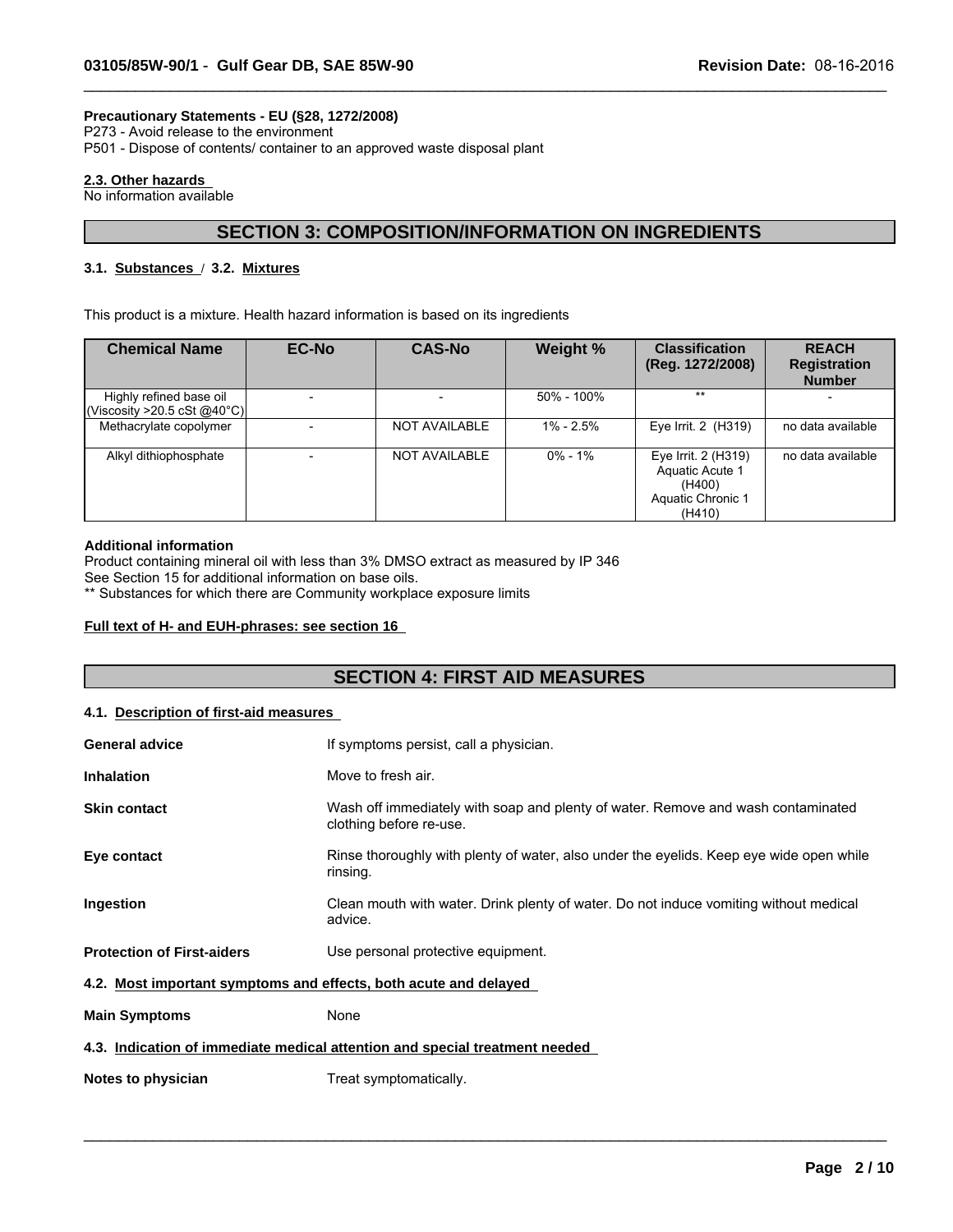# **SECTION 5: FIRE FIGHTING MEASURES**

 $\_$  ,  $\_$  ,  $\_$  ,  $\_$  ,  $\_$  ,  $\_$  ,  $\_$  ,  $\_$  ,  $\_$  ,  $\_$  ,  $\_$  ,  $\_$  ,  $\_$  ,  $\_$  ,  $\_$  ,  $\_$  ,  $\_$  ,  $\_$  ,  $\_$  ,  $\_$  ,  $\_$  ,  $\_$  ,  $\_$  ,  $\_$  ,  $\_$  ,  $\_$  ,  $\_$  ,  $\_$  ,  $\_$  ,  $\_$  ,  $\_$  ,  $\_$  ,  $\_$  ,  $\_$  ,  $\_$  ,  $\_$  ,  $\_$  ,

#### **5.1. Extinguishing media**

#### **Suitable Extinguishing Media**

Use extinguishing measures that are appropriate to local circumstances and the surrounding environment:, Use CO2, dry chemical, or foam, Water spray or fog, Cool containers / tanks with water spray

# **Extinguishing media which shall not be used for safety reasons**

Do not use a solid water stream as it may scatter and spread fire

#### **5.2. Special hazards arising from the substance or mixture**

#### **Special Hazard**

Water runoff can cause environmental damage. Thermal decomposition can lead to release of irritating gases and vapors. Carbon monoxide, carbon dioxide and unburned hydrocarbons (smoke). In the event of fire and/or explosion do not breathe fumes. This material creates a fire hazard because it floats on water. Combustible material.

#### **Hazardous Decomposition Products**

Incomplete combustion and thermolysis produces potentially toxic gases such as carbon monoxide and carbon dioxide

### **5.3. Advice for firefighters**

#### **Special protective equipment for fire-fighters**

As in any fire, wear self-contained breathing apparatus pressure-demand, MSHA/NIOSH (approved or equivalent) and full protective gear

# **SECTION 6: ACCIDENTAL RELEASE MEASURES**

#### **6.1. Personal precautions, protective equipment and emergency procedures**

Remove all sources of ignition. Ensure adequate ventilation. Use personal protective equipment. Avoid contact with skin, eyes and clothing.

**Advice for non-emergency** Material can create slippery conditions.

**personnel**

**Advice for emergency responders** For personal protection see section 8.

#### **6.2. Environmental precautions**

Prevent further leakage or spillage if safe to do so. Do not flush into surface water or sanitary sewer system. Prevent product from entering drains. Local authorities should be advised if significant spillages cannot be contained.

### **6.3. Methods and materials for containment and cleaning up**

Soak up with inert absorbent material (e.g. sand, silica gel, acid binder, universal binder, sawdust). Dike to collect large liquid spills.

 $\_$  ,  $\_$  ,  $\_$  ,  $\_$  ,  $\_$  ,  $\_$  ,  $\_$  ,  $\_$  ,  $\_$  ,  $\_$  ,  $\_$  ,  $\_$  ,  $\_$  ,  $\_$  ,  $\_$  ,  $\_$  ,  $\_$  ,  $\_$  ,  $\_$  ,  $\_$  ,  $\_$  ,  $\_$  ,  $\_$  ,  $\_$  ,  $\_$  ,  $\_$  ,  $\_$  ,  $\_$  ,  $\_$  ,  $\_$  ,  $\_$  ,  $\_$  ,  $\_$  ,  $\_$  ,  $\_$  ,  $\_$  ,  $\_$  ,

#### **6.4. Reference to other sections**

See Section 8/12/13 for additional information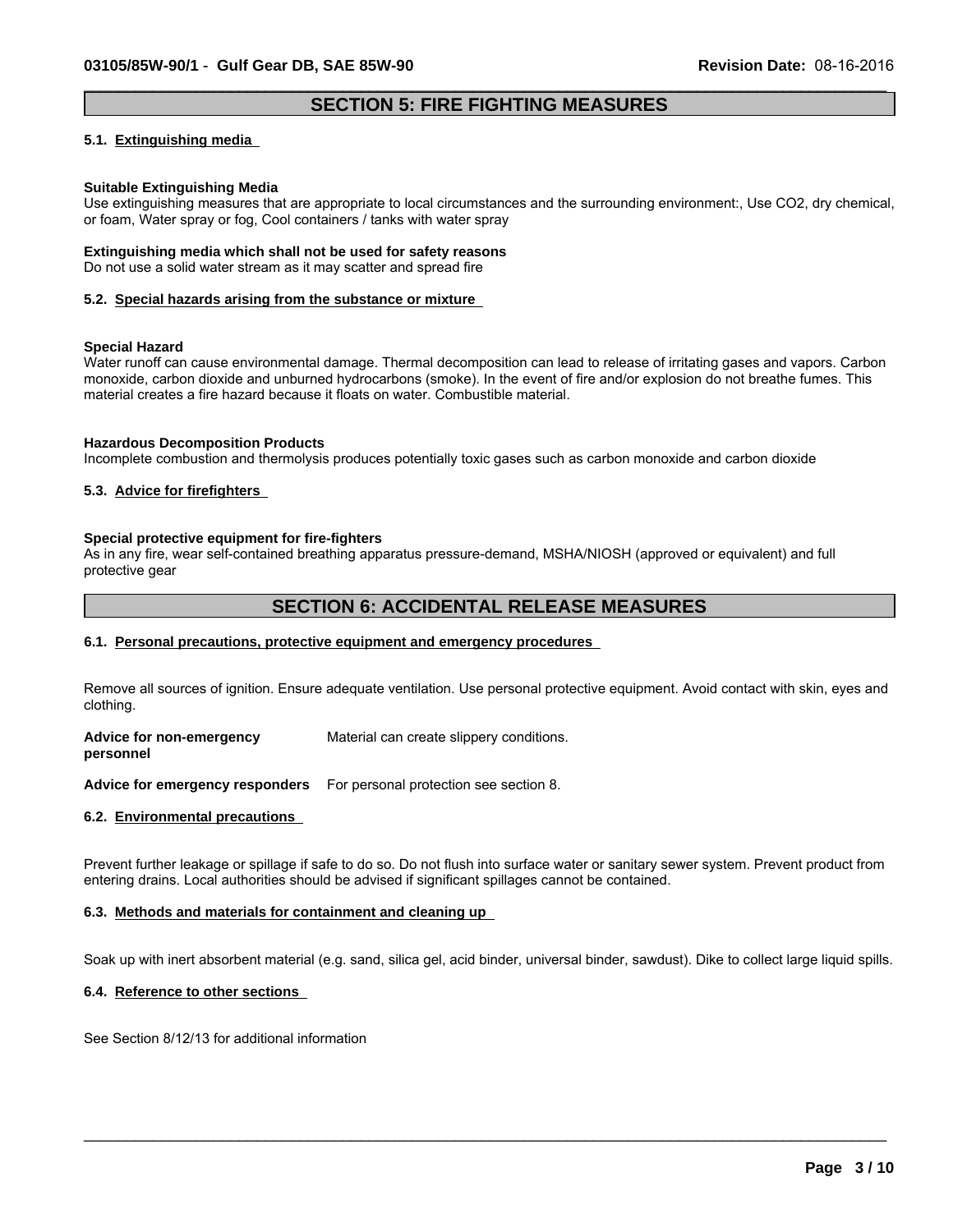# **SECTION 7: HANDLING AND STORAGE**

 $\_$  ,  $\_$  ,  $\_$  ,  $\_$  ,  $\_$  ,  $\_$  ,  $\_$  ,  $\_$  ,  $\_$  ,  $\_$  ,  $\_$  ,  $\_$  ,  $\_$  ,  $\_$  ,  $\_$  ,  $\_$  ,  $\_$  ,  $\_$  ,  $\_$  ,  $\_$  ,  $\_$  ,  $\_$  ,  $\_$  ,  $\_$  ,  $\_$  ,  $\_$  ,  $\_$  ,  $\_$  ,  $\_$  ,  $\_$  ,  $\_$  ,  $\_$  ,  $\_$  ,  $\_$  ,  $\_$  ,  $\_$  ,  $\_$  ,

#### **7.1. Precautions for safe handling**

Ensure adequate ventilation. Do not eat, drink or smoke when using this product. Handle in accordance with good industrial hygiene and safety practice. Wear personal protective equipment. Avoid contact with skin, eyes and clothing. Remove and wash contaminated clothing before re-use.

### **7.2. Conditions for safe storage, including any incompatibilities**

#### **Technical measures/Storage conditions**

Keep containers tightly closed in a dry, cool and well-ventilated place. Keep away from open flames, hot surfaces and sources of ignition.

#### **Incompatible Materials** Oxidizing agents

**7.3. Specific end uses**

#### **Recommended use** Transmission Oil

 $STEL: 10 mg/m<sup>3</sup>$ 

# **SECTION 8: EXPOSURE CONTROLS/PERSONAL PROTECTION**

# **8.1. Control parameters**

(Viscosity >20.5 cSt @40°C) STEL:

| <b>Chemical Name</b>                                                               | <b>European Union</b>              | <b>United Kingdom</b>               | <b>France</b>                       | <b>Spain</b>                 |
|------------------------------------------------------------------------------------|------------------------------------|-------------------------------------|-------------------------------------|------------------------------|
| Highly refined base oil                                                            |                                    |                                     |                                     | VLA-EC: 10 mg/m <sup>3</sup> |
| (Viscosity > 20.5 cSt $@40^{\circ}$ C)                                             |                                    |                                     |                                     | VLA-ED: $5 \text{ mg/m}^3$   |
|                                                                                    |                                    |                                     |                                     |                              |
| <b>Chemical Name</b>                                                               | Germany                            | <b>Italy</b>                        | Portugal                            | <b>The Netherlands</b>       |
| Highly refined base oil                                                            |                                    | TWA: $5 \text{ mg/m}^3$             | TWA: $5 \text{ mg/m}^3$             | TWA: $5 \text{ mg/m}^3$      |
| (Viscosity > 20.5 cSt @ 40 $^{\circ}$ C)                                           |                                    |                                     | STEL: $10 \text{ mg/m}^3$           |                              |
|                                                                                    |                                    |                                     |                                     |                              |
| <b>Chemical Name</b>                                                               | <b>Austria</b>                     | <b>Switzerland</b>                  | <b>Poland</b>                       | <b>Ireland</b>               |
| Highly refined base oil                                                            |                                    |                                     | TWA: $5 \text{ mg/m}^3$             | STEL: 10 mg/m <sup>3</sup>   |
| (Viscosity > 20.5 cSt $@40^{\circ}$ C)                                             |                                    |                                     | STEL: 10 mg/m <sup>3</sup>          | TWA: $5 \text{ mg/m}^3$      |
|                                                                                    |                                    |                                     |                                     | (Mist)                       |
|                                                                                    |                                    |                                     |                                     |                              |
| <b>Chemical Name</b>                                                               | <b>Finland</b>                     | <b>Denmark</b>                      | Norway                              | <b>Sweden</b>                |
| Highly refined base oil (Viscosity                                                 | TWA: 5mg/m <sup>3</sup> (Öljysumu) | TWA: 1 mg/m <sup>3</sup> (Olietåge) | TWA: 1 mg/m <sup>3</sup> (Oljetåke) | LLV: 1 mg/m <sup>3</sup>     |
| $>20.5 \text{ cSt } @40^{\circ}C)$                                                 |                                    |                                     |                                     | STV: 3 mg/m <sup>3</sup>     |
|                                                                                    |                                    |                                     |                                     | (Oljedimma)                  |
|                                                                                    |                                    |                                     |                                     |                              |
| <b>Chemical Name</b>                                                               | <b>Czech Republic</b>              | <b>Hungary</b>                      | <b>Bulgaria</b>                     | Romania                      |
| Highly refined base oil                                                            | TWA: $5 \text{ mg/m}^3$            | TWA: $5 \text{ mg/m}^3$             | TWA: 5 mg/m <sup>3</sup>            | TWA: $5 \text{ mg/m}^3$      |
|                                                                                    |                                    |                                     |                                     |                              |
|                                                                                    | Ceiling: $10 \text{ mg/m}^3$       |                                     |                                     | STEL: $10 \text{ mg/m}^3$    |
|                                                                                    |                                    |                                     |                                     |                              |
| <b>Chemical Name</b>                                                               | Greece                             | <b>Cyprus</b>                       | <b>Turkey</b>                       | <b>Malta</b>                 |
| Highly refined base oil                                                            | TWA: $5 \text{ mg/m}^3$            |                                     |                                     |                              |
|                                                                                    |                                    |                                     |                                     |                              |
| (Viscosity > 20.5 cSt @ 40 $^{\circ}$ C)<br>(Viscosity > 20.5 cSt $@40^{\circ}$ C) |                                    |                                     |                                     |                              |
| <b>Chemical Name</b>                                                               | <b>Belgium</b>                     | Luxembourg                          | <b>Iceland</b>                      | <b>Croatia</b>               |

\_\_\_\_\_\_\_\_\_\_\_\_\_\_\_\_\_\_\_\_\_\_\_\_\_\_\_\_\_\_\_\_\_\_\_\_\_\_\_\_\_\_\_\_\_\_\_\_\_\_\_\_\_\_\_\_\_\_\_\_\_\_\_\_\_\_\_\_\_\_\_\_\_\_\_\_\_\_\_\_\_\_\_\_\_\_\_\_\_\_\_\_\_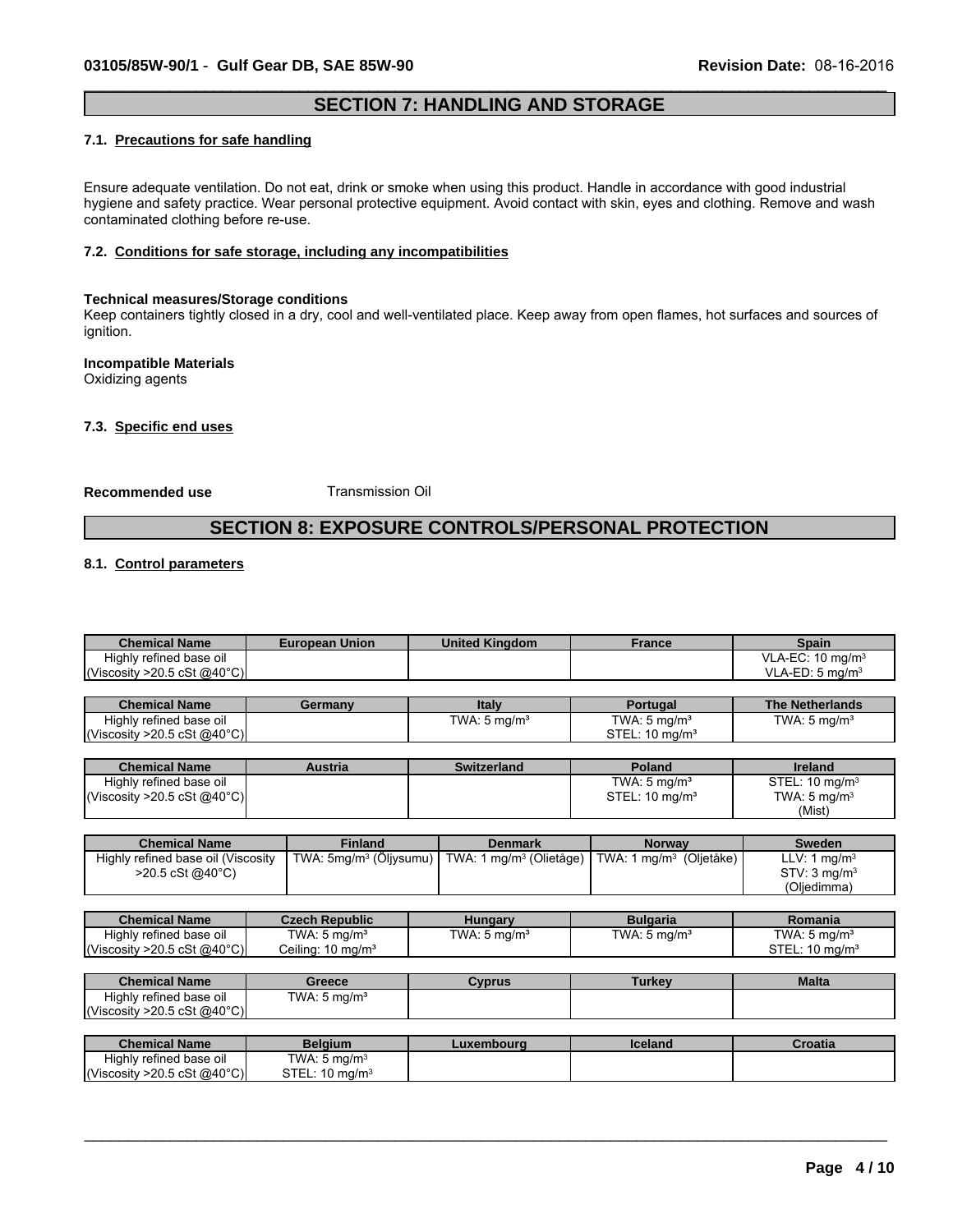# **03105/85W-90/1** - **Gulf Gear DB, SAE 85W-90 Revision Date:** 08-16-2016

| <b>Chemical Name</b>                | <b>Russia</b>  | <b>Estonia</b>   | Latvia                   | Lithuania                 |
|-------------------------------------|----------------|------------------|--------------------------|---------------------------|
| Highly refined base oil             |                |                  | TWA: 5 mg/m <sup>3</sup> | TWA: 1 mg/m $3$           |
| $\vert$ (Viscosity >20.5 cSt @40°C) |                |                  |                          | STEL: 3 ma/m <sup>3</sup> |
|                                     |                |                  |                          |                           |
| Chamisal Name                       | <b>Dalarus</b> | <b>Illeraina</b> | Clevelis                 | Clavania                  |

| <b>Chemical Name</b>               | Belarus | <b>Ukraine</b> | <b>Slovakia</b>  | Slovenia |
|------------------------------------|---------|----------------|------------------|----------|
| Highly<br>--<br>refined base oil / |         |                | : 5ma/mª<br>TWA: |          |
| ∴>20.5 cSt @40°C) <br>Viscosity    |         |                |                  |          |

# **Derived No Effect Level (DNEL)**

**Workers Systemic toxicity**

**Workers Local effects**

**Consumers Systemic toxicity**

**Consumers Local effects**

# **Predicted No Effect Concentration (PNEC)**

# **8.2. Exposure controls**

| <b>Engineering Measures</b>                                      | Ensure adequate ventilation, especially in confined areas.                                                                                                                                                                                                                                   |
|------------------------------------------------------------------|----------------------------------------------------------------------------------------------------------------------------------------------------------------------------------------------------------------------------------------------------------------------------------------------|
| Personal protective equipment                                    |                                                                                                                                                                                                                                                                                              |
| <b>Eye Protection</b>                                            | Safety glasses with side-shields.                                                                                                                                                                                                                                                            |
| <b>Hand Protection</b>                                           | Protective gloves. Please observe the instructions regarding permeability and breakthrough<br>time which are provided by the supplier of the gloves. Also take into consideration the<br>specific local conditions under which the product is used, such as the danger of cuts,<br>abrasion. |
| Skin and body protection                                         | Long sleeved clothing.                                                                                                                                                                                                                                                                       |
| <b>Respiratory protection</b>                                    | No special protective equipment required. In case of mist, spray or aerosol exposure wear<br>suitable personal respiratory protection and protective suit.                                                                                                                                   |
| <b>Hygiene measures</b>                                          | Regular cleaning of equipment, work area and clothing is recommended.                                                                                                                                                                                                                        |
| <b>Environmental Exposure Controls</b><br><b>Thermal hazards</b> | Do not allow material to contaminate ground water system.<br>None under normal use conditions                                                                                                                                                                                                |

# **SECTION 9: PHYSICAL AND CHEMICAL PROPERTIES**

 $\_$  ,  $\_$  ,  $\_$  ,  $\_$  ,  $\_$  ,  $\_$  ,  $\_$  ,  $\_$  ,  $\_$  ,  $\_$  ,  $\_$  ,  $\_$  ,  $\_$  ,  $\_$  ,  $\_$  ,  $\_$  ,  $\_$  ,  $\_$  ,  $\_$  ,  $\_$  ,  $\_$  ,  $\_$  ,  $\_$  ,  $\_$  ,  $\_$  ,  $\_$  ,  $\_$  ,  $\_$  ,  $\_$  ,  $\_$  ,  $\_$  ,  $\_$  ,  $\_$  ,  $\_$  ,  $\_$  ,  $\_$  ,  $\_$  ,

# **9.1. Information on basic physical and chemical properties**

| Physical state @20°C                                                                                                | liauid                                                                                                        | Appearance            | clear amber              |
|---------------------------------------------------------------------------------------------------------------------|---------------------------------------------------------------------------------------------------------------|-----------------------|--------------------------|
| Odor                                                                                                                | Hydrocarbon-like                                                                                              | <b>Odor Threshold</b> | Not Applicable           |
| <b>Property</b><br>pH<br><b>Melting Point / Freezing Point</b><br>Boiling point/boiling range<br><b>Flash point</b> | Values<br>No information available<br>No information available<br>No information available<br>210 °C / 410 °F |                       | <u>Note</u><br>ASTM D 92 |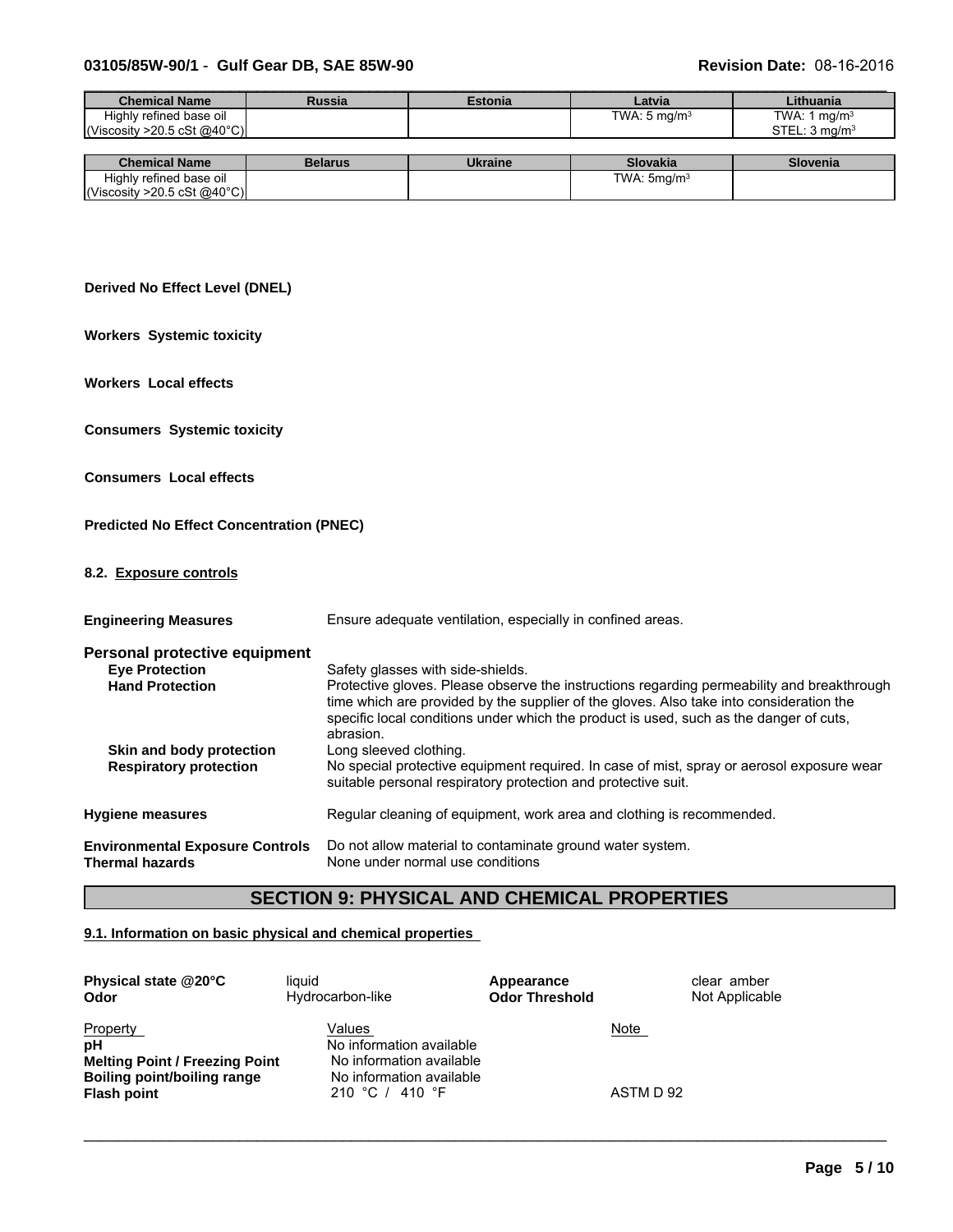### **03105/85W-90/1** - **Gulf Gear DB, SAE 85W-90 Revision Date:** 08-16-2016

| <b>Evaporation rate</b>                               | No information available |            |  |
|-------------------------------------------------------|--------------------------|------------|--|
| Flammability (solid, gas)                             | No information available |            |  |
| <b>Flammability Limits in Air</b>                     |                          |            |  |
| upper flammability limit                              | No information available |            |  |
| Lower flammability limit                              | No information available |            |  |
| Vapor pressure                                        | No information available |            |  |
| Vapor density                                         | No information available |            |  |
| <b>Relative density</b>                               | 0.9006                   | @15°C      |  |
| Solubility(ies)                                       | Insoluble in water       |            |  |
| Partition coefficient: n-octanol/water Not Applicable |                          |            |  |
| <b>Autoignition temperature</b>                       | No information available |            |  |
| Decomposition temperature                             | No information available |            |  |
| <b>Viscosity, kinematic</b>                           | 156.9 cSt @ 40 °C        | ASTM D 445 |  |
| <b>Explosive properties</b>                           | Not Applicable           |            |  |
| <b>Oxidizing Properties</b>                           | Not Applicable           |            |  |
| 9.2. Other information                                |                          |            |  |
| Viscosity, kinematic (100°C)                          | 16.54 cSt @ 100°C        | ASTM D445  |  |
| Pour point                                            | $-30$ °C / $-22$ °F      | ASTM D 97  |  |
| VOC Content (ASTM E-1868-10)                          | No information available |            |  |
| <b>VOC content</b>                                    | No information available |            |  |
|                                                       |                          |            |  |

# **SECTION 10: STABILITY AND REACTIVITY**

# **10.1. Reactivity**

None under normal use conditions

#### **10.2. Chemical stability**

Stable under normal conditions

### **10.3. Possibility of hazardous reactions**

None under normal use conditions

#### **10.4. Conditions to avoid**

Heat, flames and sparks, Keep away from open flames, hot surfaces and sources of ignition

# **10.5. Incompatible Materials**

Oxidizing agents

# **10.6. Hazardous decomposition products**

Incomplete combustion and thermolysis produces potentially toxic gases such as carbon monoxide and carbon dioxide.

# **SECTION 11: TOXICOLOGICAL INFORMATION**

 $\_$  ,  $\_$  ,  $\_$  ,  $\_$  ,  $\_$  ,  $\_$  ,  $\_$  ,  $\_$  ,  $\_$  ,  $\_$  ,  $\_$  ,  $\_$  ,  $\_$  ,  $\_$  ,  $\_$  ,  $\_$  ,  $\_$  ,  $\_$  ,  $\_$  ,  $\_$  ,  $\_$  ,  $\_$  ,  $\_$  ,  $\_$  ,  $\_$  ,  $\_$  ,  $\_$  ,  $\_$  ,  $\_$  ,  $\_$  ,  $\_$  ,  $\_$  ,  $\_$  ,  $\_$  ,  $\_$  ,  $\_$  ,  $\_$  ,

# **11.1. Information on toxicological effects**

#### **Product Information - Principle Routes of Exposure**

| <b>Inhalation</b> | None known |  |
|-------------------|------------|--|
|                   |            |  |

| Eye contact | None known |  |
|-------------|------------|--|
|-------------|------------|--|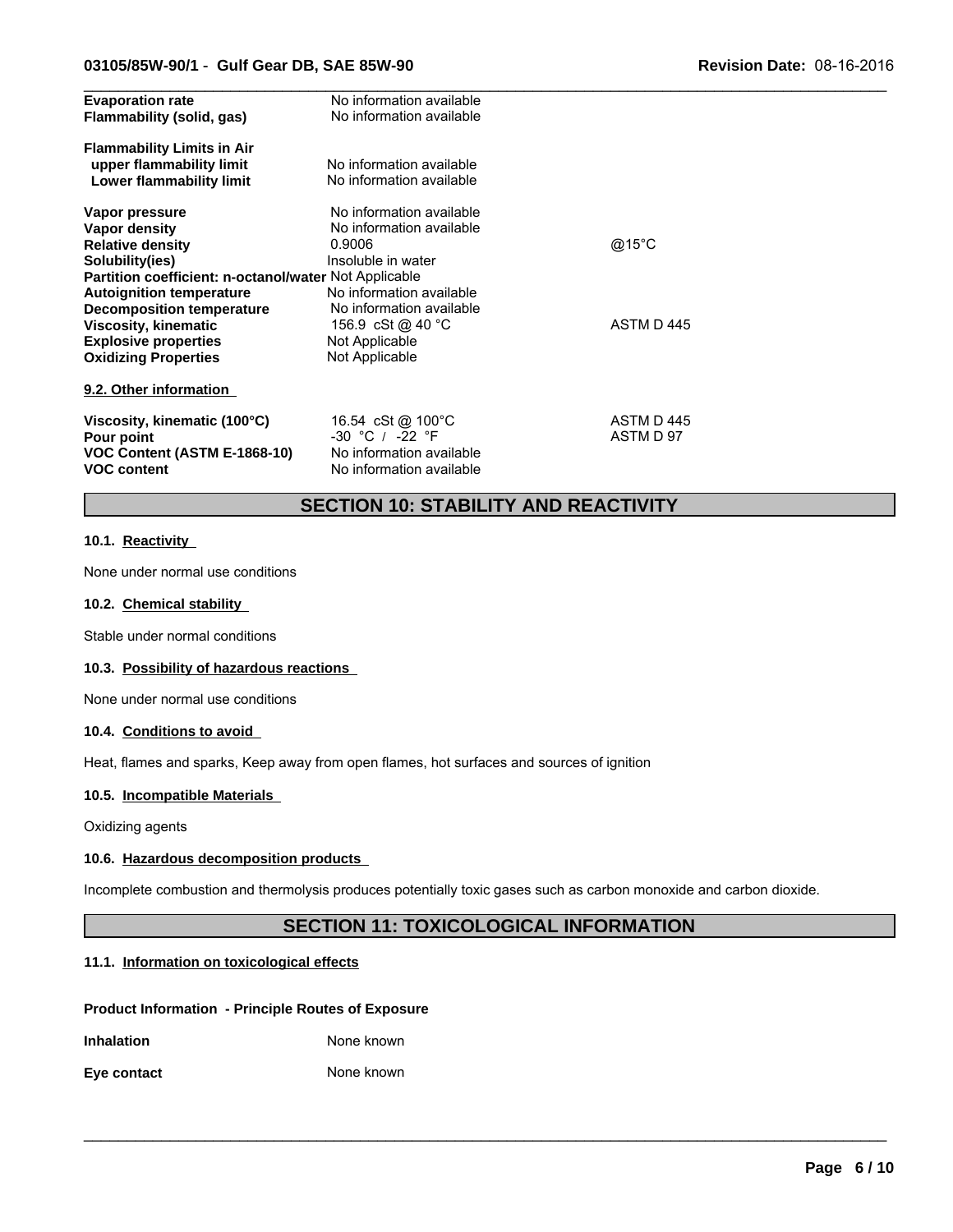# **03105/85W-90/1** - **Gulf Gear DB, SAE 85W-90 Revision Date:** 08-16-2016

| <b>Skin contact</b> | None known |  |
|---------------------|------------|--|
| Ingestion           | None known |  |

#### **Acute toxicity - Product Information**

Product does not present an acute toxicity hazard based on known information.

#### **Acute toxicity - Component Information**

| <b>Chemical Name</b>                                                                  | LD50 Oral (Rat) | LD50 Dermal (Rat/Rabbit)                                                                                                               | <b>LC50 Inhalation</b> |
|---------------------------------------------------------------------------------------|-----------------|----------------------------------------------------------------------------------------------------------------------------------------|------------------------|
| Highly refined base oil (Viscosity<br>$>$ 20.5 cSt @40°C)                             | >2000 mg/kg     | >2000 mg/kg                                                                                                                            |                        |
|                                                                                       |                 |                                                                                                                                        |                        |
| <b>Skin corrosion/irritation</b>                                                      |                 | Based on available data, the classification criteria are not met.                                                                      |                        |
| Serious eye damage/eye irritation                                                     |                 | Based on available data, the classification criteria are not met.                                                                      |                        |
| <b>Sensitization</b><br><b>Respiratory Sensitization</b><br><b>Skin sensitization</b> |                 | Based on available data, the classification criteria are not met.<br>Based on available data, the classification criteria are not met. |                        |
| <b>Germ Cell Mutagenicity</b>                                                         |                 | Based on available data, the classification criteria are not met.                                                                      |                        |
| Carcinogenicity                                                                       |                 | Based on available data, the classification criteria are not met.                                                                      |                        |
| <b>Reproductive toxicity</b>                                                          |                 | Based on available data, the classification criteria are not met.                                                                      |                        |
| Specific target organ systemic<br>toxicity (single exposure)                          |                 | Based on available data, the classification criteria are not met                                                                       |                        |
| Specific target organ systemic<br>toxicity (repeated exposure)                        |                 | Based on available data, the classification criteria are not met                                                                       |                        |
| <b>Aspiration hazard</b>                                                              |                 | Based on available data, the classification criteria are not met.                                                                      |                        |

# **SECTION 12: ECOLOGICAL INFORMATION**

# **12.1. Toxicity**

Harmful to aquatic organisms, may cause long-term adverse effects in the aquatic environment

**Aquatic toxicity** H412 - Harmful to aquatic life with long lasting effects

# **12.2. Persistence and degradability**

The product is not readily biodegradable, but it can be degraded by micro-organisms, it is regarded as being inherently biodegradable.

 $\_$  ,  $\_$  ,  $\_$  ,  $\_$  ,  $\_$  ,  $\_$  ,  $\_$  ,  $\_$  ,  $\_$  ,  $\_$  ,  $\_$  ,  $\_$  ,  $\_$  ,  $\_$  ,  $\_$  ,  $\_$  ,  $\_$  ,  $\_$  ,  $\_$  ,  $\_$  ,  $\_$  ,  $\_$  ,  $\_$  ,  $\_$  ,  $\_$  ,  $\_$  ,  $\_$  ,  $\_$  ,  $\_$  ,  $\_$  ,  $\_$  ,  $\_$  ,  $\_$  ,  $\_$  ,  $\_$  ,  $\_$  ,  $\_$  ,

### **12.3. Bioaccumulative potential**

No information available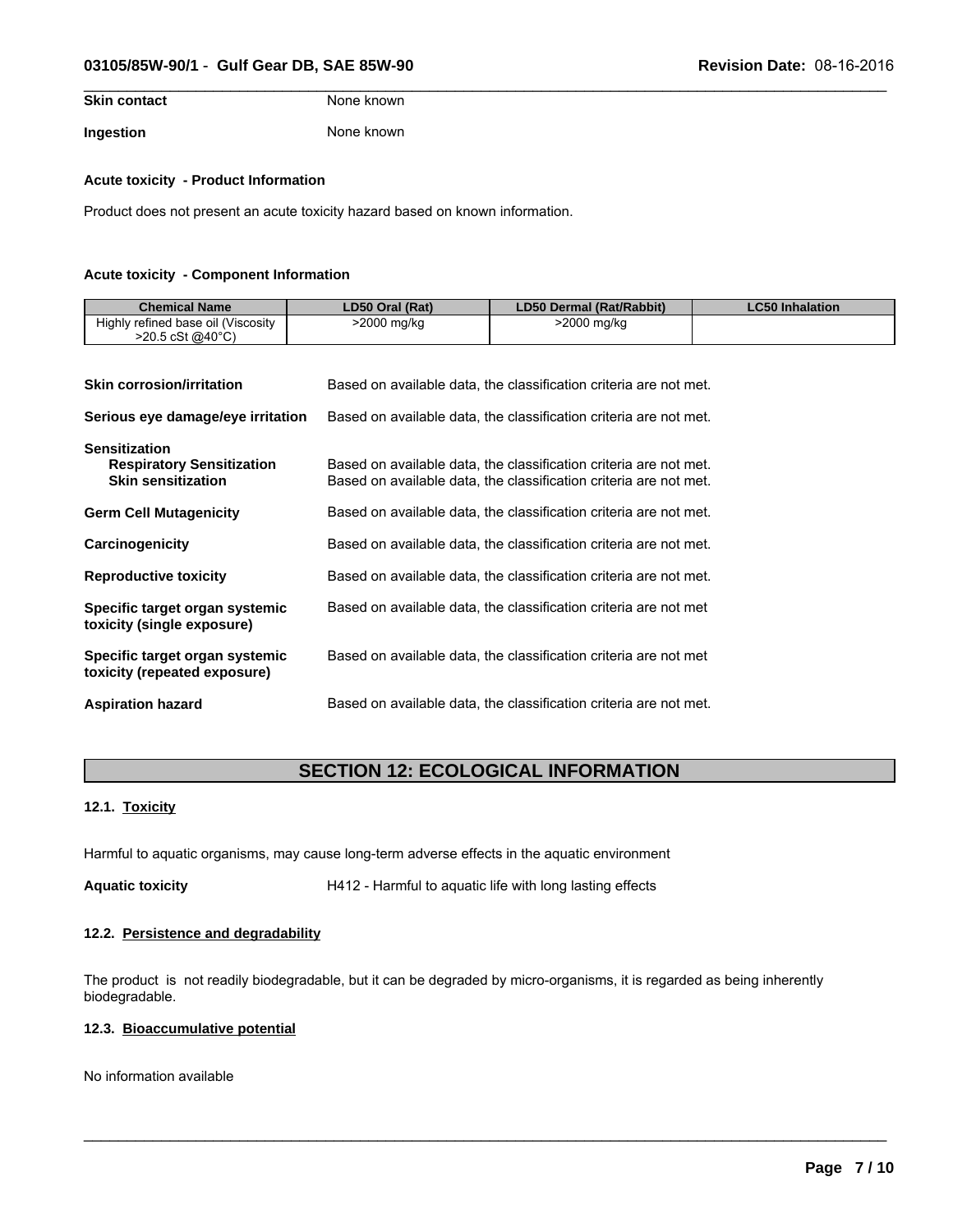# **12.4. Mobility in soil**

The product is insoluble and floats on water

# **12.5. Results of PBT and vPvB assessment**

This preparation contains no substance considered to be persistent, bioaccumulating nor toxic (PBT). This preparation contains no substance considered to be very persistent nor very bioaccumulating (vPvB).

 $\_$  ,  $\_$  ,  $\_$  ,  $\_$  ,  $\_$  ,  $\_$  ,  $\_$  ,  $\_$  ,  $\_$  ,  $\_$  ,  $\_$  ,  $\_$  ,  $\_$  ,  $\_$  ,  $\_$  ,  $\_$  ,  $\_$  ,  $\_$  ,  $\_$  ,  $\_$  ,  $\_$  ,  $\_$  ,  $\_$  ,  $\_$  ,  $\_$  ,  $\_$  ,  $\_$  ,  $\_$  ,  $\_$  ,  $\_$  ,  $\_$  ,  $\_$  ,  $\_$  ,  $\_$  ,  $\_$  ,  $\_$  ,  $\_$  ,

### **12.6. Other adverse effects**

None known

# **SECTION 13: DISPOSAL CONSIDERATIONS**

# **13.1. Waste treatment methods**

| Waste from Residues / Unused<br><b>Products</b> | Dispose of as hazardous waste in compliance with local and national regulations                                                                                                                                      |
|-------------------------------------------------|----------------------------------------------------------------------------------------------------------------------------------------------------------------------------------------------------------------------|
| <b>Contaminated packaging</b>                   | Empty containers should be taken to an approved waste handling site for recycling or<br>disposal. Observe all label precautions until container is cleaned, reconditioned or<br>destroved.                           |
| Other Data                                      | According to the European Waste Catalogue, Waste Codes are not product specific, but<br>application specific. Waste codes should be assigned by the user based on the application<br>for which the product was used. |

# **SECTION 14: TRANSPORT INFORMATION**

 $\_$  ,  $\_$  ,  $\_$  ,  $\_$  ,  $\_$  ,  $\_$  ,  $\_$  ,  $\_$  ,  $\_$  ,  $\_$  ,  $\_$  ,  $\_$  ,  $\_$  ,  $\_$  ,  $\_$  ,  $\_$  ,  $\_$  ,  $\_$  ,  $\_$  ,  $\_$  ,  $\_$  ,  $\_$  ,  $\_$  ,  $\_$  ,  $\_$  ,  $\_$  ,  $\_$  ,  $\_$  ,  $\_$  ,  $\_$  ,  $\_$  ,  $\_$  ,  $\_$  ,  $\_$  ,  $\_$  ,  $\_$  ,  $\_$  ,

#### **14.1. UN-Number**

Not regulated

# **14.2. UN proper shipping name**

Not regulated

#### **14.3. Transport hazard class**

Not regulated

# **14.4. Packing group**

Not regulated

### **14.5. Environmental Hazards**

None

# **14.6. Special precautions for users**

None

#### **14.7. Transport in bulk according to Annex II of MARPOL 73/78 and the IBC Code**

Not applicable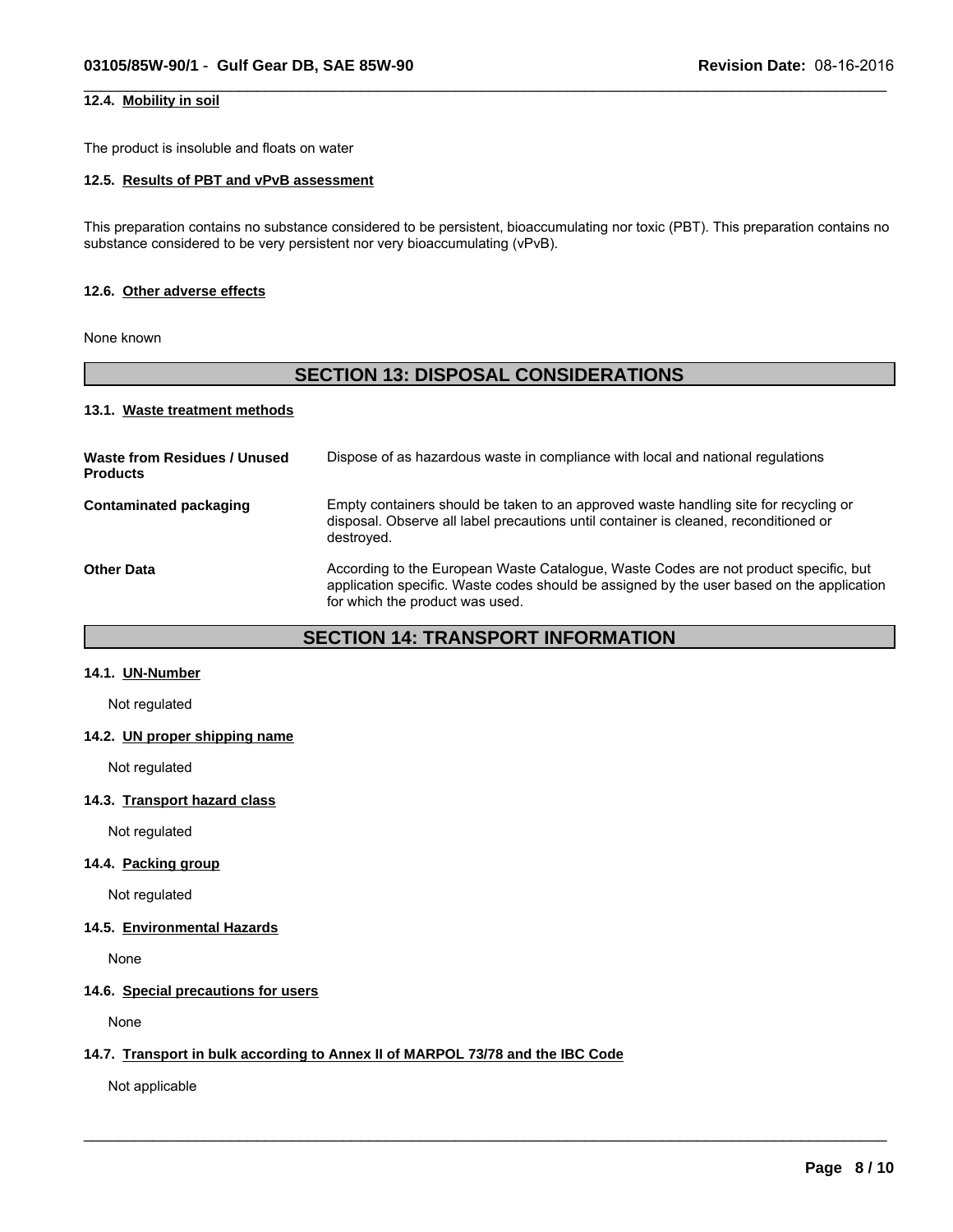| <b>IMDG/IMO</b> | Not regulated |
|-----------------|---------------|
| <b>ADR/RID</b>  | Not regulated |
| <b>IATA</b>     | Not regulated |
| <b>ADN</b>      | Not regulated |

# **SECTION 15: REGULATORY INFORMATION**

 $\_$  ,  $\_$  ,  $\_$  ,  $\_$  ,  $\_$  ,  $\_$  ,  $\_$  ,  $\_$  ,  $\_$  ,  $\_$  ,  $\_$  ,  $\_$  ,  $\_$  ,  $\_$  ,  $\_$  ,  $\_$  ,  $\_$  ,  $\_$  ,  $\_$  ,  $\_$  ,  $\_$  ,  $\_$  ,  $\_$  ,  $\_$  ,  $\_$  ,  $\_$  ,  $\_$  ,  $\_$  ,  $\_$  ,  $\_$  ,  $\_$  ,  $\_$  ,  $\_$  ,  $\_$  ,  $\_$  ,  $\_$  ,  $\_$  ,

# **15.1. Safety, health and environmental regulations/legislation specific for the substance or mixture**

The Classification, Labeling and Packaging of Substances and Mixtures (CLP) Regulation (EC 1272/2008) Registration, Evaluation, Authorization, and Restriction of Chemicals (REACh) Regulation (EC 1907/2006)

#### **WGK Classification** Low hazard to water/Class 1

### **The highly refined base oil (Viscosity >20.5 cSt @40°C) contains one or more substance with the following CAS/EC numbers/REACH registration numbers:**

| <b>Chemical Name</b>                                                                    | <b>CAS-No</b> | EC-No     | <b>REACH Registration</b><br><b>Number</b> |
|-----------------------------------------------------------------------------------------|---------------|-----------|--------------------------------------------|
| Distillates (petroleum), solvent-refined heavy paraffinic                               | 64741-88-4    | 265-090-8 | 01-2119488706-23-xxxx                      |
| Distillates (petroleum), solvent-refined light paraffinic                               | 64741-89-5    | 265-091-3 | 01-2119487081-40-xxxx                      |
| Residual oils (petroleum), solvent deasphalted                                          | 64741-95-3    | 265-096-0 | 01-2119487081-40-xxxx                      |
| Distillates (petroleum), solvent-refined heavy naphthenic                               | 64741-96-4    | 265-097-6 | 01-2119483621-38-xxxx                      |
| Distillates (petroleum), solvent-refined light naphthenic                               | 64741-97-5    | 265-098-1 | 01-2119480374-36-xxxx                      |
| Residual oils (petroleum), solvent-refined                                              | 64742-01-4    | 265-101-6 | 01-2119488707-21-xxxx                      |
| Distillates (petroleum), hydrotreated heavy naphthenic                                  | 64742-52-5    | 265-155-0 | 01-2119467170-45-xxxx                      |
| Distillates (petroleum), hydrotreated light naphthenic                                  | 64742-53-6    | 265-156-6 | 01-2119480375-34-xxxx                      |
| Distillates (petroleum), hydrotreated heavy paraffinic                                  | 64742-54-7    | 265-157-1 | 01-2119484627-25-xxxx                      |
| Distillates (petroleum), hydrotreated light paraffinic                                  | 64742-55-8    | 265-158-7 | 01-2119487077-29-xxxx                      |
| Distillates (petroleum), solvent-dewaxed light paraffinic                               | 64742-56-9    | 265-159-2 | 01-2119480132-48-xxxx                      |
| Residual oils (petroleum), hydrotreated                                                 | 64742-57-0    | 265-160-8 | 01-2119489287-22-xxxx                      |
| Lubricating oils (petroleum), hydrotreated spent                                        | 64742-58-1    | 265-161-3 |                                            |
| Residual oils (petroleum), solvent-dewaxed                                              | 64742-62-7    | 265-166-0 | 01-2119480472-38-xxxx                      |
| Distillates (petroleum), solvent-dewaxed heavy paraffinic                               | 64742-65-0    | 265-169-7 | 01-2119471299-27-xxxx                      |
| Paraffin oils (petroleum), catalytic dewaxed heavy                                      | 64742-70-7    | 265-174-4 | 01-2119487080-42-xxxx                      |
| Paraffin oils (petroleum), catalytic dewaxed light                                      | 64742-71-8    | 265-176-5 | 01-2119485040-48-xxxx                      |
| ubricating oils (petroleum), C>25, hydrotreated bright<br>lstock-based                  | 72623-83-7    | 276-735-8 |                                            |
| Lubricating oils (petroleum), C20-50, hydrotreated neutral<br>oil-based, high-viscosity | 72623-85-9    | 276-736-3 | 01-2119555262-43-xxxx                      |
| Lubricating oils (petroleum), C15-30, hydrotreated neutral<br>loil-based                | 72623-86-0    | 276-737-9 | 01-2119474878-16-xxxx                      |
| Lubricating oils (petroleum), C20-50, hydrotreated neutral<br>loil-based                | 72623-87-1    | 276-738-4 | 01-2119474889-13-xxxx                      |
| Lubricating oils                                                                        | 74869-22-0    | 278-012-2 | 01-2119495601-36-xxxx                      |
| White mineral oil (petroleum)                                                           | 8042-47-5     | 232-455-8 |                                            |

 $\_$  ,  $\_$  ,  $\_$  ,  $\_$  ,  $\_$  ,  $\_$  ,  $\_$  ,  $\_$  ,  $\_$  ,  $\_$  ,  $\_$  ,  $\_$  ,  $\_$  ,  $\_$  ,  $\_$  ,  $\_$  ,  $\_$  ,  $\_$  ,  $\_$  ,  $\_$  ,  $\_$  ,  $\_$  ,  $\_$  ,  $\_$  ,  $\_$  ,  $\_$  ,  $\_$  ,  $\_$  ,  $\_$  ,  $\_$  ,  $\_$  ,  $\_$  ,  $\_$  ,  $\_$  ,  $\_$  ,  $\_$  ,  $\_$  ,

# **15.2. Chemical Safety Assessment**

No information available